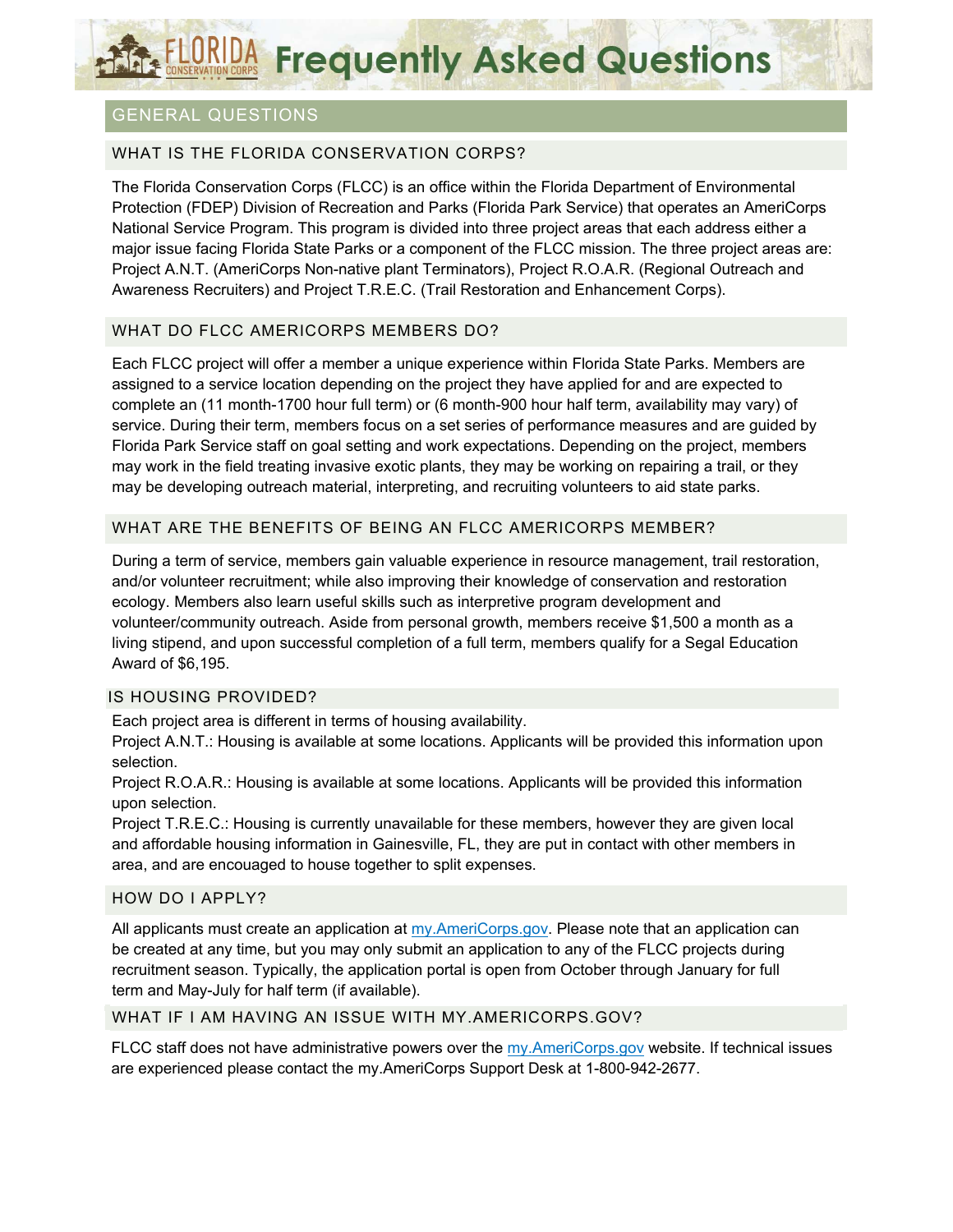### WHAT INFORMATION IS NEEDED ON THE APPLICATION?

The application page is relatively simple and asks for prior work, education, and service experience along with a motivational statement. If you have experience related to the service description it is suggested that you include it, as we are a competitive program and many of our members have prior experience in a related field. Additionally, you will be asked to provide contact information for a minimum of two professional references. These references will be emailed with a questionnaire that will need to be filled out on your behalf. It is advised that you notify these contacts as your application may be considered incomplete until the questionnaire is finished. This may also delay the FLCC staff receiving your application.

## WHAT ARE THE REQUIREMENTS OF AN FLCC AMERICORPS MEMBER?

Potential members must be at least 18 years of age, authorized to work in the U.S. without restrictions, and possess a Driver's License. A High School Diploma or equivalent is required & needed to receive the education award. A background in a related field is very helpful for applicants seeking a member position. This can come in the form of education, volunteer service, or work experience.

\*All selected applicants will be asked to undergo several background checks. FLCC staff will facilitate these checks through Fieldprint and Truescreen.

#### HOW IS THE FLCC PROGRAM SUPPORTED?

The Florida Conservation Corps manages AmeriCorps grant based programs (Projects A.N.T., R.O.A.R., and T.R.E.C.) and is overseen by the Florida Department of Environmental Protection (DEP) and Volunteer Florida. Within DEP the Florida Park Service's Bureau of Natural and Cultural Resources manages the Florida Conservation Corps. FLCC directly administers the AmeriCorps Projects. FLCC administration is made up of a Program Coordinator, an Assistant Program Coordinator, and two Program Assistants.

# WHAT IS THE WORK SCHEDULE?

Each project and service location has a different work schedule. As long as the 1700/900 hours in eleven/six months are completed, many parks or service sites are willing to work with members for a flexible schedule if needed. The standard however, is roughly 40 hours per week, typically Monday – Friday 7:30am – 4:00pm, with some weekend events or travel opportunities to neighboring locations.

#### ARE THERE UNIFORMS?

Yes, members are provided 1 Class A Polo, 5 Class B t-shirts, 5 khaki service pants,1 PFG, 1 FLCC jacket, and 1 sun-hat. However, uniforms may vary depending on our vendor. Other personal protection equipment is issued as needed and varies by project area. Members are required to be in uniform any time they are completing service hours. Members also agree to a uniform and personal appearance standard when they sign their contract.

#### WHAT DO MEMBERS DO AFTER THEIR TERM OF SERVICE?

After completing a full season of field experience in direct resource management, many members are prepared for successful careers in related industries. Many members have gone on to work in environmental agencies at the local, state, or federal level. However, results will vary. The FLCC AmeriCorps Program is an excellent opportunity to develop skills needed to be an effective resource manager, team member, and environmental advocate while also having fun and enjoying the great state of Florida.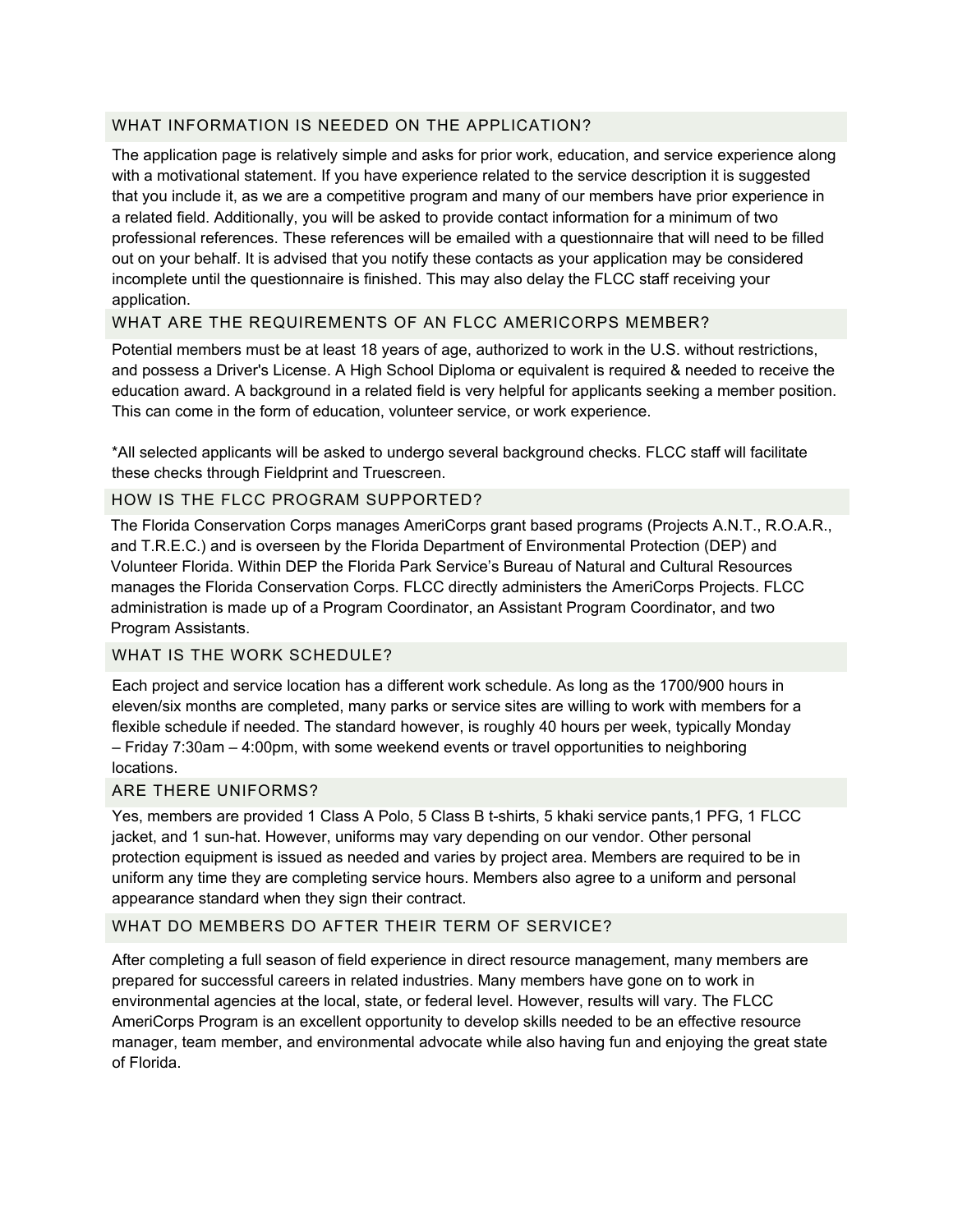# **PROJECT A.N.T. QUESTIONS**

### WHAT DO PROJECT A.N.T. MEMBERS DO?

Project A.N.T. members are assigned in pairs to Host Parks across the state for an (11 month-1700 hour full term) or (6 month-900 hour half term, availability may vary) term of service. During their term, members focus on the identification, treatment, and removal of invasive exotic plants as prescribed by park, district, and department staff. Aside from treating invasive exotics, members may also repair trails, develop outreach and interpretive presentations, and participate in member development projects. A majority of members' time is spent outside, treating and surveying park property for invasive exotics plants.

#### WOULD I BE ABLE TO CHOOSE MY SERVICE LOCATION?

Once the Host Parks have been identified for the program year, potential members may select their preferences from that list. FLCC Staff will do their best to match potential members with their preferred Host Parks. Applications will then be sent to Host Parks so that they may review potential members and contact them for interviews. When a Host Park identifies the members they prefer, an offer will be extended for that service site. Other applicants who have been interviewed for the Host Park will be notified when positions have been filled.

#### IS HOUSING PROVIDED FOR MEMBERS?

Some Host Park locations have housing available, while others do not. This is a question better asked if selected for an interview from a Host Park, as each park location will vary. Many of the locations that are unable to provide housing are located in populous areas, where affordable housing near the park is a viable option. The program does not provide moving assistance.

#### IS TRANSPORTATION TO SERVICE LOCATIONS PROVIDED?

Host Parks are only responsible for member transportation within the state parks, or for service related activities. Each park varies on the types of transportation provided, as some only need UTVs, while others provide trucks to their assigned members. Members are required to get themselves to the service location each day they are serving.

#### IS A VEHICLE REQUIRED?

Although not a requirement, it is HIGHLY recommended. The Host Park is only responsible for transportation related to a member's service activities. If selected to serve, transportation for off work time would be the member's responsibility. However, many current term members bike, carpool, or use public transportation. The circumstances with each park varies, so a viable option for one location may not be true for another.

#### WHAT TYPES OF TRAININGS ARE PROVIDED TO MEMBERS?

Members are required to take the standard DEP New Employee Trainings, in addition to the FLCC Online Training Series that covers topics such as safety, disability awareness, emergency preparedness, introduction to interpretation, and volunteer recruitment. All members also attend workshops on how to properly identify, survey, and treat invasive exotic plants. Members will also receive Basic First Aid, CPR, and AED trainings if they do not have them before joining. Additional trainings such as wild land firefighting and chainsaw safety may be available, depending on the park's needs.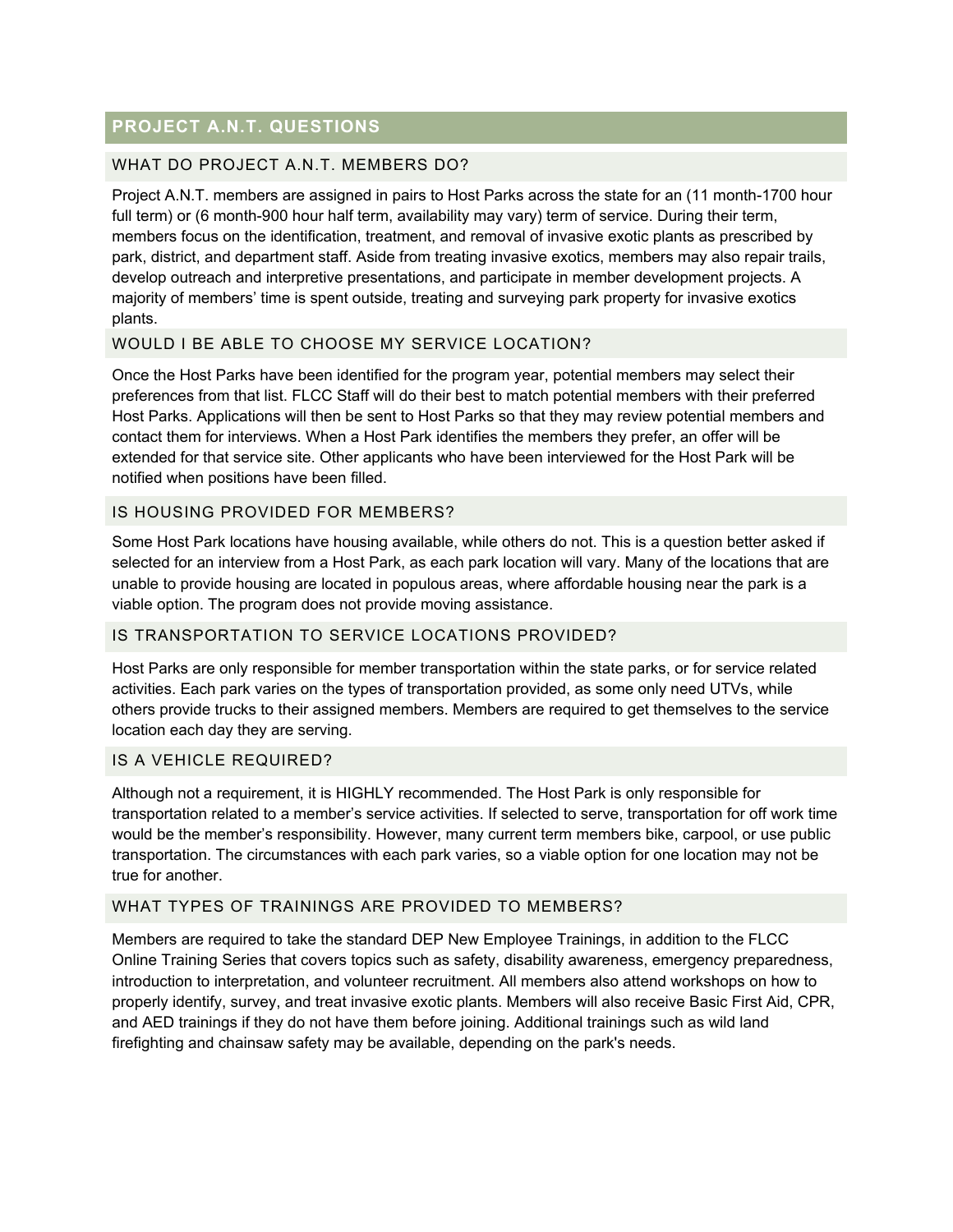# **PROJECT R.O.A.R. QUESTIONS**

#### WHAT DO PROJECT R.O.A.R. MEMBERS DO?

Project R.O.A.R. members are assigned individually to regional service locations for an (11 month-1700 hour full term) or (6 month-900 hour half term, availability may vary) term of service. During their term of service members are focused on volunteer recruitment and management, and outreach or interpretation presentations. These members also work closely with Florida Park Service and FLCC staff to reach volunteer recruitment goals and prepare outreach materials. Most of members' time will be spent communicating the impact of AmeriCorps service, the value of volunteer-ism in our state parks, while assisting with other project/event planning/outreach for the other FLCC project areas.

#### WHERE DO PROJECT R.O.A.R. MEMBERS SERVE?

Project R.O.A.R. members serve at one of the five regional District locations. Specific work locations will vary by district, but members will be provided with all necessary resources and equipment to complete assignments. With a regional focus these members have the opportunity to assist with events at various sites across their District.

#### IS A VEHICLE REQUIRED?

Although not a requirement, it is HIGHLY recommended. A member's service site is only responsible for transportation related to a member's service activities. If selected to serve, transportation for off work time would be the member's responsibility. However, many current term members bike, carpool or use public transportation. The circumstances with each location varies, however, so a viable option for one location may not be true for another.

#### WHAT TYPES OF TRAININGS ARE PROVIDED TO MEMBERS?

Members are required to take the standard DEP New Employee Trainings, in addition to the FLCC Online Training Series that covers topics such as safety, disability awareness, emergency preparedness, and introduction to interpretation. Members will also receive Basic First Aid, CPR and AED trainings if they do not have them before joining. Project R.O.A.R. members will also receive specific communication and presentation trainings (Member Outreach Development) to prepare them for their service roles. As advocates for the entire Florida Conservation Corps, Project R.O.A.R. members may shadow various other trainings or service assignments to become familiar with what other members are doing. These members may also receive high-quality, comprehensive, disaster response trainings. Additional trainings may also become available.